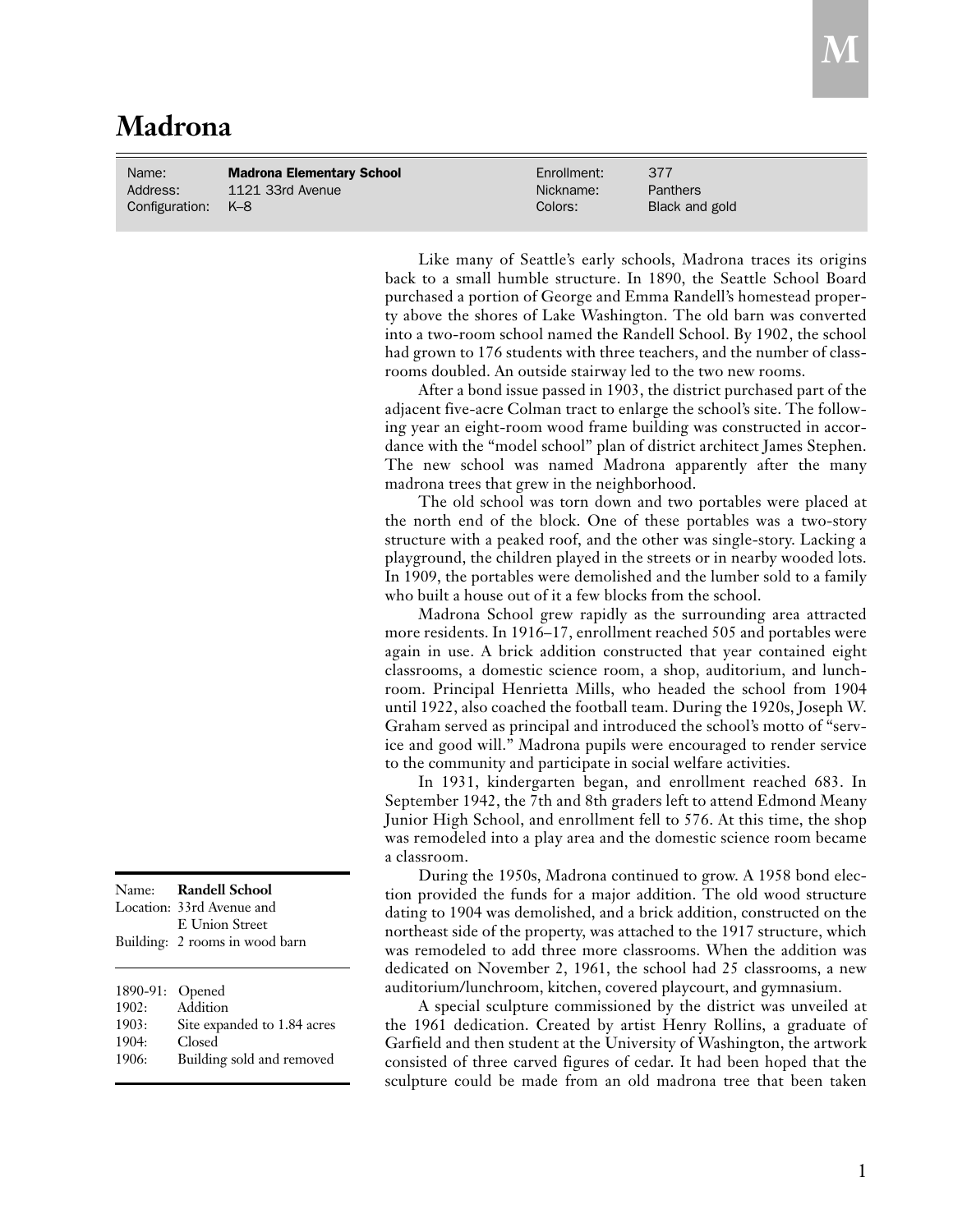

Madrona, ca. 1905 MOHAI 82.45.1

| Name: | Madrona School               |
|-------|------------------------------|
|       | Location: 33rd Avenue and    |
|       | <b>E</b> Union Street        |
|       | Building: 8-room frame       |
|       | Architect: James Stephen     |
| Site: | 1.84 acres                   |
| 1904: | Opened                       |
| 1917: | Addition (Edgar Blair); site |
|       | expanded to 2.1 acres        |
| 1960: | 1904 building demolished;    |
|       | Addition onto 1917 structure |
|       | (Stoddard & Huggard)         |
| 1970: | Formed part of Meany-        |
|       | Madrona Middle School        |
| 1978: | Returned to elementary       |
|       | school use                   |

down to make way for the new addition, but when madrona wood proved too hard to carve, cedar was substituted.

In September 1970, Madrona became B Center (Madrona) and served 5th and 6th graders in Meany-Madrona Middle School The kindergarten rooms became art and family life rooms. A former playcourt became the Learning Resources Center. A change in faculty and administrators took place at this time. Desegregation efforts began in 1971 when middle school students from the Wilson, Eckstein, and Hamilton neighborhoods were bused to Meany-Madrona, while students from the Madrona attendance area were transported to one of the north end schools. A total of 842 students were selected to participate in the first year of the middle school desegregation program. The district aimed to reduce the percentage of African Americans at Meany-Madrona to 25 percent while increasing the percentage at north end schools to 16 percent.

Parents and staff became concerned that middle schoolers required more growing space. In the March 1978 desegregation plan, the district decided to return the Madrona building to its original function as an elementary school. So beginning in September 1978, Madrona middle schoolers began attending Washington Middle School.

As part of the desegregation plan's magnet program, in 1978